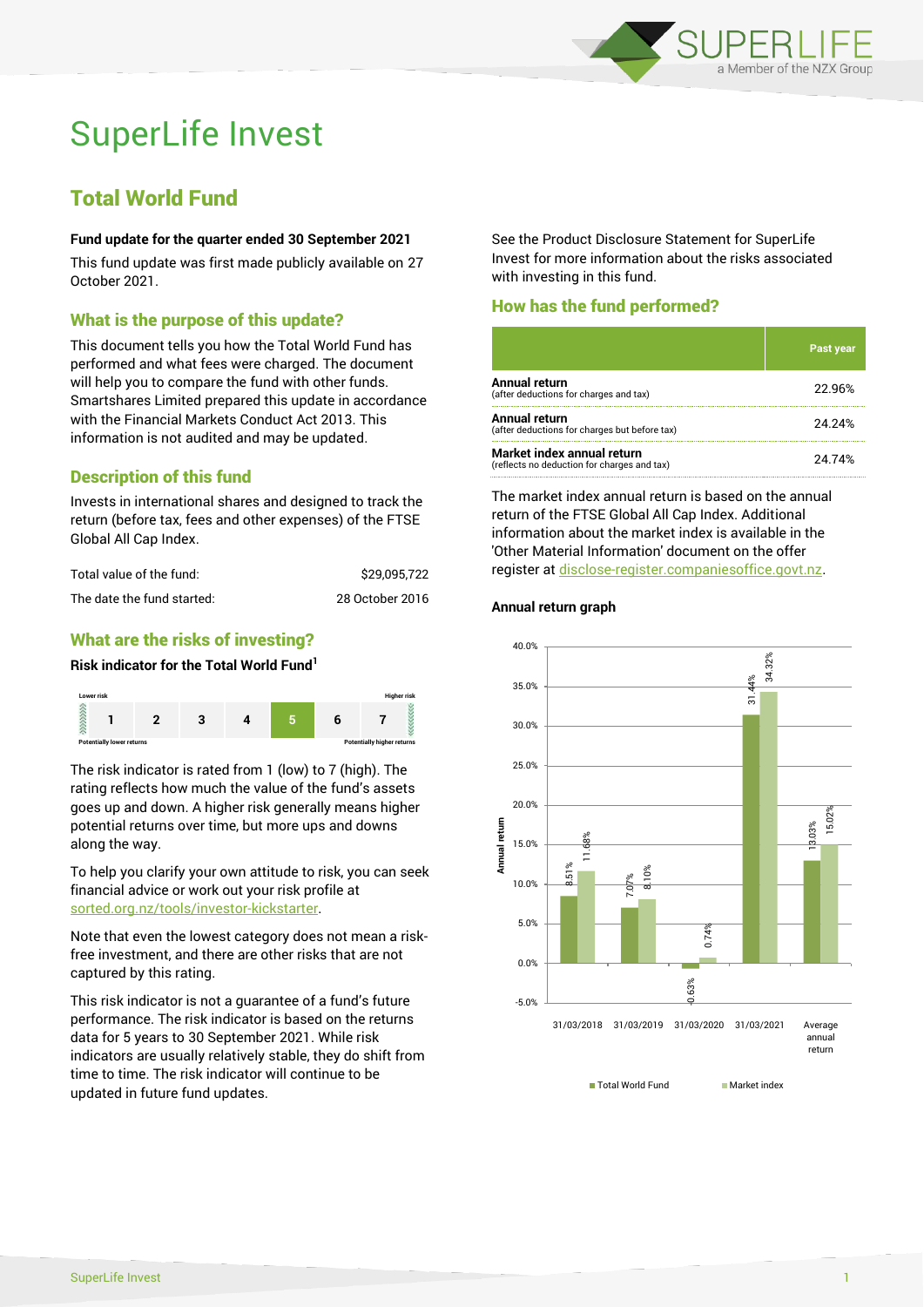

This shows the return after fund charges and tax for each year ending 31 March since the fund started. The last bar shows the average annual return since the fund started, up to 30 September 2021.

**Important:** This does not tell you how the fund will perform in the future.

Returns in this update are after tax at the highest prescribed investor rate (PIR) of tax for an individual New Zealand resident. Your tax may be lower.

#### What fees are investors charged?

Investors in the Total World Fund are charged fund charges. In the year to 31 March 2021 these were:

|                                                       | % per annum of fund's<br>net asset value |  |
|-------------------------------------------------------|------------------------------------------|--|
| <b>Total fund charges</b>                             | 0.48%                                    |  |
| Which are made up of:                                 |                                          |  |
| <b>Total management and administration</b><br>charges | በ 48%                                    |  |
| Including:                                            |                                          |  |
| Manager's basic fee                                   | 0.40%                                    |  |
| Other management and<br>administration charges        | 0.01%                                    |  |
| Other charges                                         | Dollar amount per investor               |  |
| Administration fee                                    | \$12 per annum                           |  |

Investors may also be charged individual action fees for specific actions or decisions (for example, if an investor has a financial adviser and has agreed to pay a fee to the adviser for providing financial advice). See the Product Disclosure Statement for SuperLife Invest for more information about those fees.

The fees set out above include GST where applicable.

Small differences in fees and charges can have a big impact on your investment over the long term.

#### Example of how this applies to an investor

Jess had \$10,000 in the fund at the start of the year and did not make any further contributions. At the end of the year, Jess received a return after fund charges were deducted of \$2,296 (that is 22.96% of her initial \$10,000). Jess paid other charges of \$12. This gives Jess a total return after tax of \$2,284 for the year.

#### What does the fund invest in?

#### **Actual investment mix**

This shows the types of assets that the fund invests in.



#### **Target investment mix**

This shows the mix of assets that the fund generally intends to invest in.

| <b>Asset Category</b>        | <b>Target asset mix</b> |
|------------------------------|-------------------------|
| Cash and cash equivalents    |                         |
| New Zealand fixed interest   |                         |
| International fixed interest |                         |
| Australasian equities        |                         |
| International equities       | 100.00%                 |
| Listed property              |                         |
| Unlisted property            |                         |
| Commodities                  |                         |
| Other                        |                         |